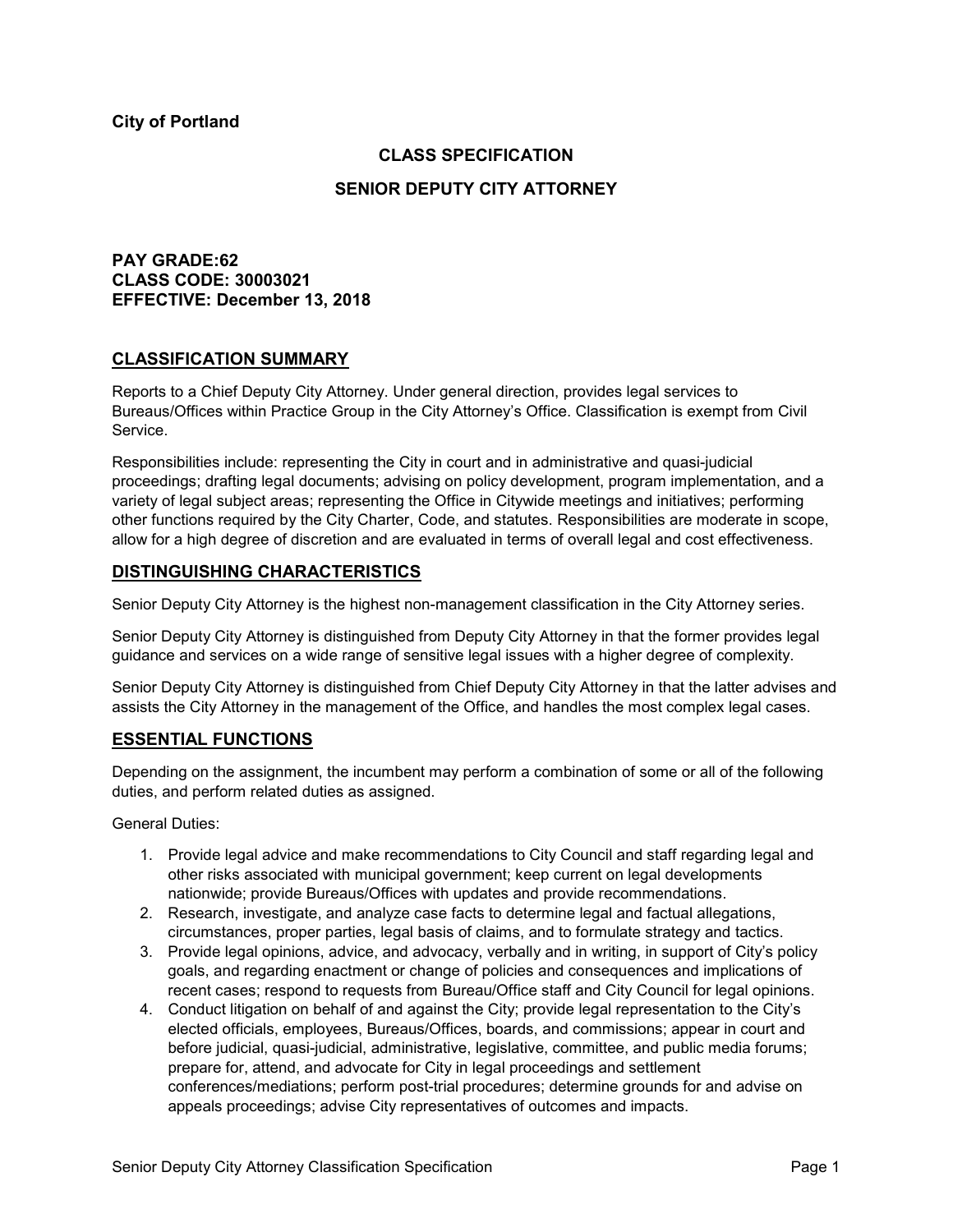- 5. Advise on and participate in negotiations of contractual obligations between the City and private businesses, individuals, and other governments; participate in negotiations on the City's behalf with third parties to resolve issues in contractual, regulatory, or other relationships; review documents for legal sufficiency to ensure City's actions are legally binding, in proper form, and prevent exposure to liability.
- 6. Review and approve City ordinances, ballot measures, and all legally binding documents including titles, settlements, deeds, and other instruments in property disposal.
- 7. Review, analyze, and draft pleadings, resolutions, ordinances, and intergovernmental agreements; gather information; appear before and brief City Council; meet with City representatives and offer advice on the merits and weaknesses of City's position.
- 8. Ensure City officials and employees comply with legal and ethical requirements, and reduce legal and ethical risks to the City; educate and train City officials, Bureaus/Offices, and City employees in ethics, legal duties, and constraints on areas of responsibility, mismanagement, conflicts of interest, and prevention and minimization of legal issues.
- 9. Oversee and advise assigned attorneys; review and edit other attorney's documents; oversee paralegals; make recommendations to Chief Deputy City Attorney and City Attorney on work assignments.
- 10. Represent the Office in professional and public settings, including the Oregon State Bar, lectures, public presentations, and professional organizations and activities; participate in programs that increase awareness for municipal law opportunities with law schools, universities, colleges, high schools, and civic associations.
- 11. Create and promote an equitable workplace that demonstrates an environment respectful of living and working in a multicultural society.
- 12. Manage and perform activities related to the unique mission, goals, and responsibilities of the assigned Practice Group.

# **SUPERVISION RECEIVED AND EXERCISED**

The work of this classification is performed under general direction by a Chief Deputy City Attorney and broad oversight by the City Attorney.

This classification has no supervisory responsibilities, but oversees and leads the work of assigned Deputy City Attorney, Assistant Deputy City Attorney, and Paralegal positions.

# **KNOWLEDGE/SKILLS/ABILITIES REQUIRED**

- 1. Knowledge of federal, state, and municipal statutes, regulations, and ordinances, and the ability to analyze, interpret, explain, and apply them.
- 2. Knowledge of contracts, torts, real property, constitutional law, federal jurisdiction, appellate jurisdiction and practice, civil rights, civil procedure, statutes relating to municipalities and governmental tort liability.
- 3. Knowledge of rules of evidence procedure for trial and appellate courts.
- 4. Ability to draft statutes, City Code, administrative regulations, contracts, and other legal documents.
- 5. Ability to research complex legal questions using digital tools, libraries, professional resources, Oregon Revised Statutes, City Code and Charter, historical City Attorney opinions, and other legal publications.
- 6. Ability to navigate sensitive political environments.
- 7. Ability to establish and maintain effective working relationships with those contacted in the course of work; demonstrate tact, diplomacy, and patience; gain cooperation through discussion and collaboration.
- 8. Ability to supervise a multicultural workforce, promote an equitable workplace environment, and apply equitable program practices to diverse and complex City services.